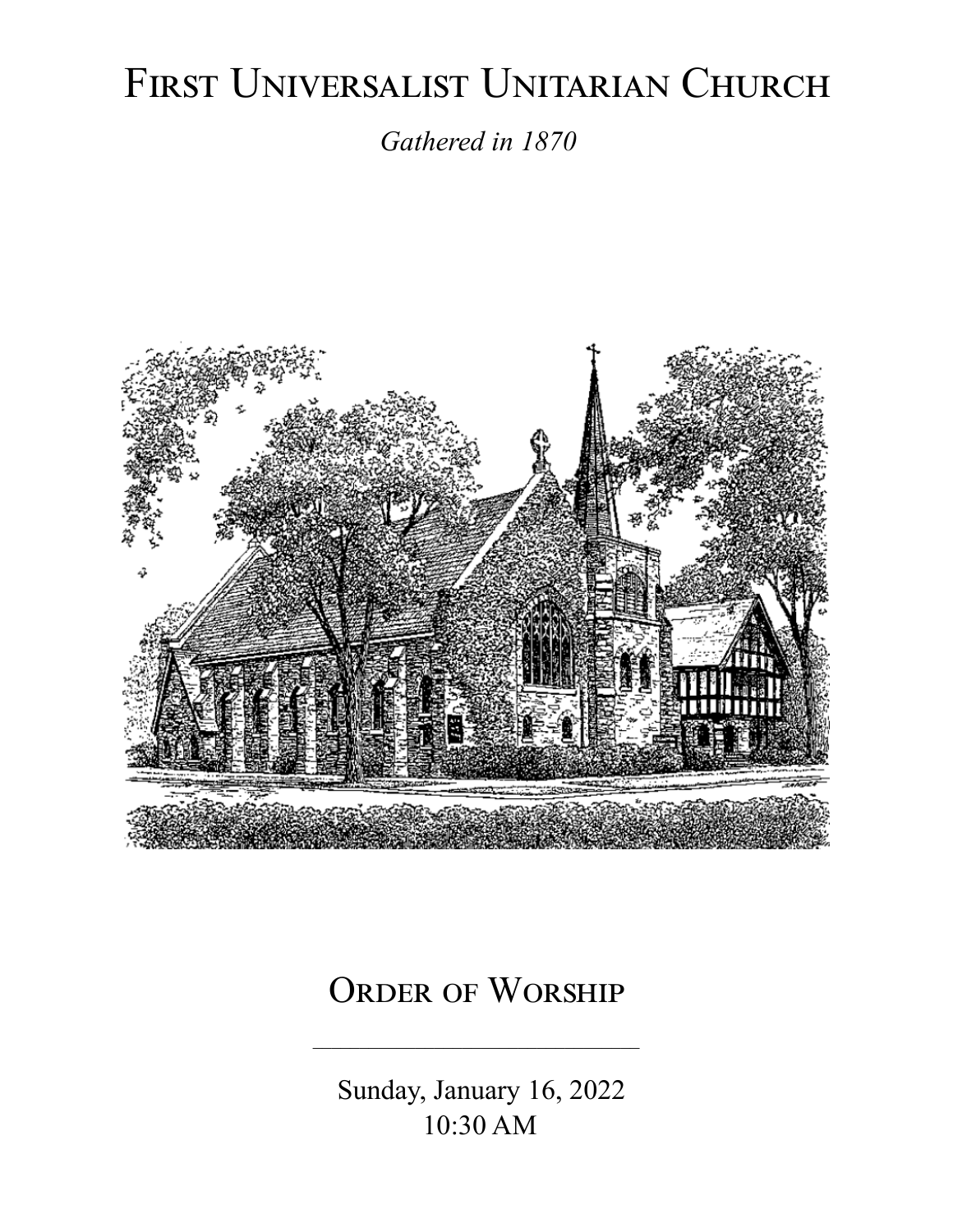## Order of Worship

#### **BELLCHIME**

#### **PRELUDE**

"Soon the Day Will Arrive" *Ehud Manor, Nurit Hirsch*

WELCOME AND ANNOUNCEMENTS

#### LIGHTING OF THE CHALICE

**We light this chalice for the light of truth, the warmth of love, and the fire of commitment. We light this symbol of our faith as we gather together.**

\*Opening Hymn No. 1007 "There's a River Flowin' in My Soul"

\*Affirmation

**Love is the doctrine of this church: The quest of truth is its sacrament, And service is its prayer. To dwell together in peace, To seek knowledge in freedom, To serve human need, To the end that all souls shall grow into harmony with the Divine— Thus do we covenant with each other.**

\*Doxology

**From all that dwell below the skies Let songs of hope and faith arise; Let peace, good will on earth be sung Through every land, by every tongue.**

Story for All Ages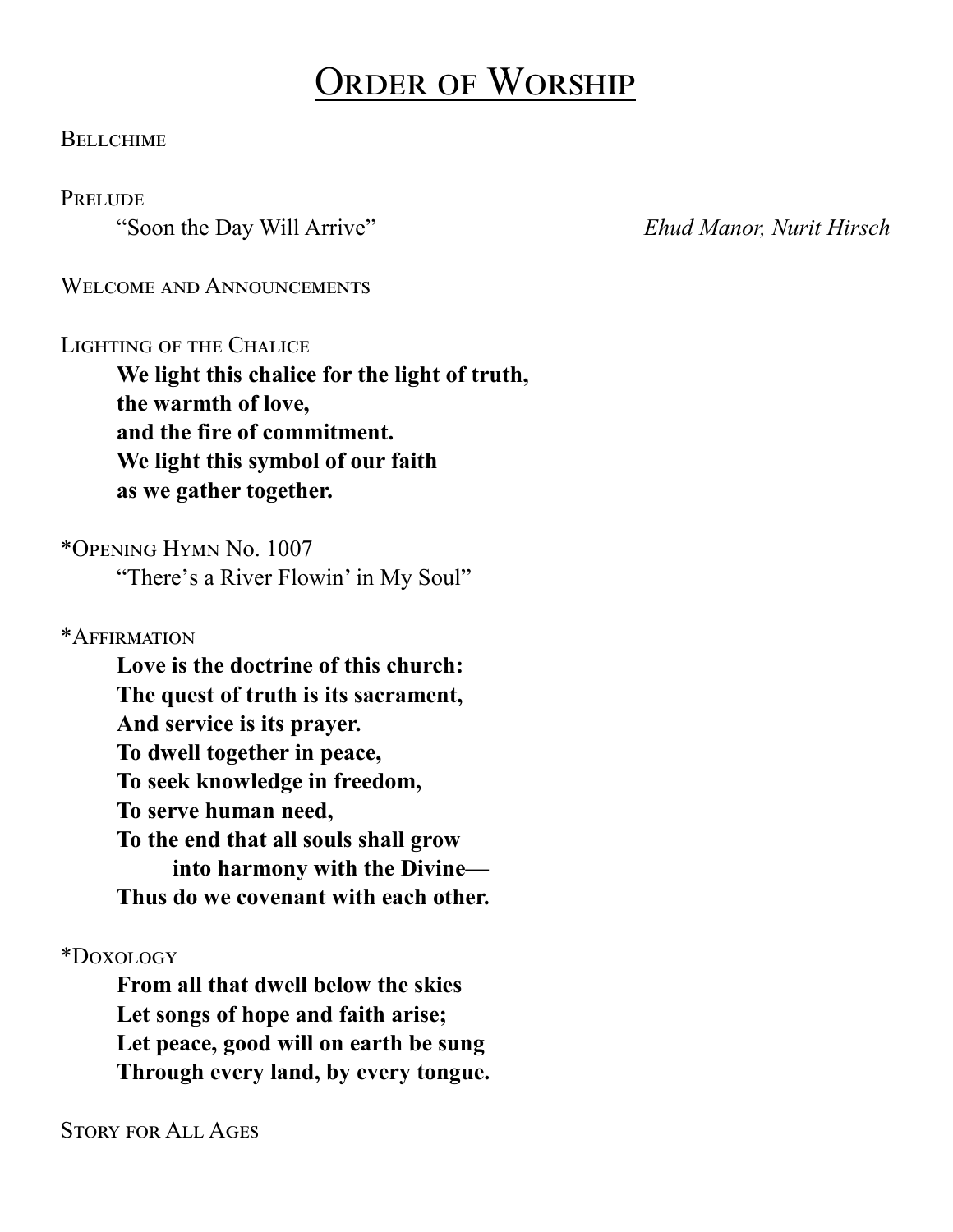| перием э рото           |  |
|-------------------------|--|
| May peace surround you, |  |
| May love surround you,  |  |
| As you go, as you go,   |  |

## **As you go on your way.** (Repeat)

**OFFERTORY** "Billie's Song" *Valerie Capers*

PRAYER AND SILENT MEDITATION

Prayer Hymn No. 169 *(sung by the congregation, seated)* "We Shall Overcome"

**READING** 

Isaiah 40:1-15

Music Meditation "We Shall Release a New Justice" *Carolyn McDade*

**SERMON** 

"Creative Power"

Closing Hymn No. 149 "Lift Every Voice and Sing"

#### **BENEDICTION**

**POSTLUDE** "Oh, I Woke Up This Morning"

 *trad. African American Spiritual*